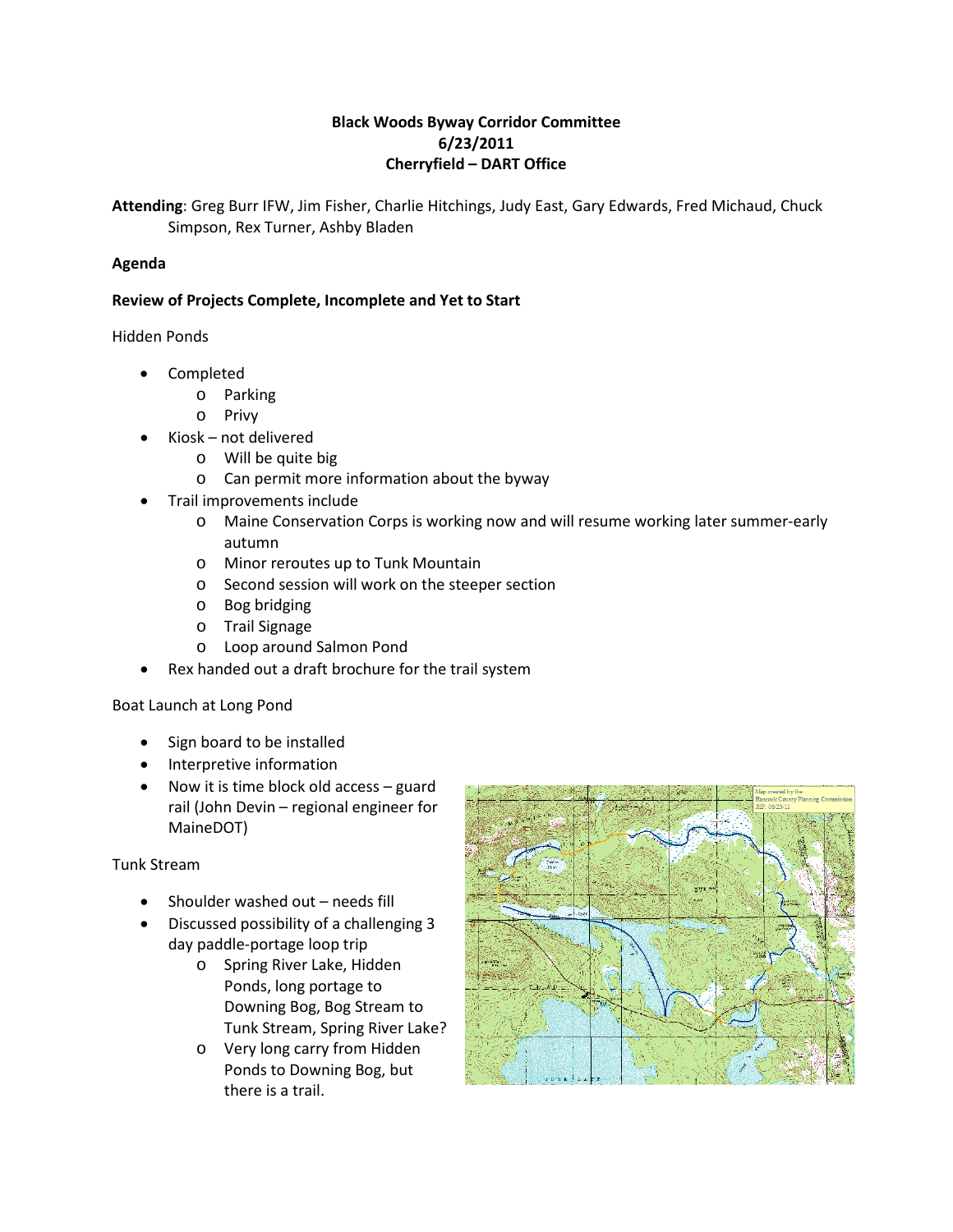# Spring River Lake

- IFW considering building a new boat ramp on the east end of Spring River Lake
- Looking at alternatives

# Tunk Stream Campsite

- Otter Road
- Pit privy
- Campsite will open in about a month
- There are some small wood yard turnouts on the road some are being seeded and closed

#### Logging is done

- Site is open for horseback riding
- Will probably be back in about 15 years

# **Maps and Brochures**

- Schoodic Byway
- Black Woods Byway
- Christian Gilbert Trail Map
- Center for Community GIS [www.mainetrailfinder.com](http://www.mainetrailfinder.com/)
	- o Added: BPL added Schoodic, Black, Sunrise Trail
	- o To be added: Carribeau Loop, Tunk
- Nature Conservancy Property
	- o Nancy Sferra would like to continue the Tunk Mountain trail on from the BPL peak to some scenic locations on their side
	- o IF&W has helped with crossings
	- o TNC has blocked off some of the logging roads that were used
- BPL Trail Brochure looking for comments for revisions
	- o Interpretation
	- o Trails
	- o Suggestions
		- Added a locator map
		- Capitalizing names of birds?
- Cherryfield Business Brochure
- Sunrise Trail

# **Bold Coast Scenic Byway**

- Designated as a Maine Scenic Byway
- Submitted funding request
- Discussion of tagging Black Woods to Bold Coast

# **Staffing Changes**

• Jillian – hired by BP&L as a summer intern